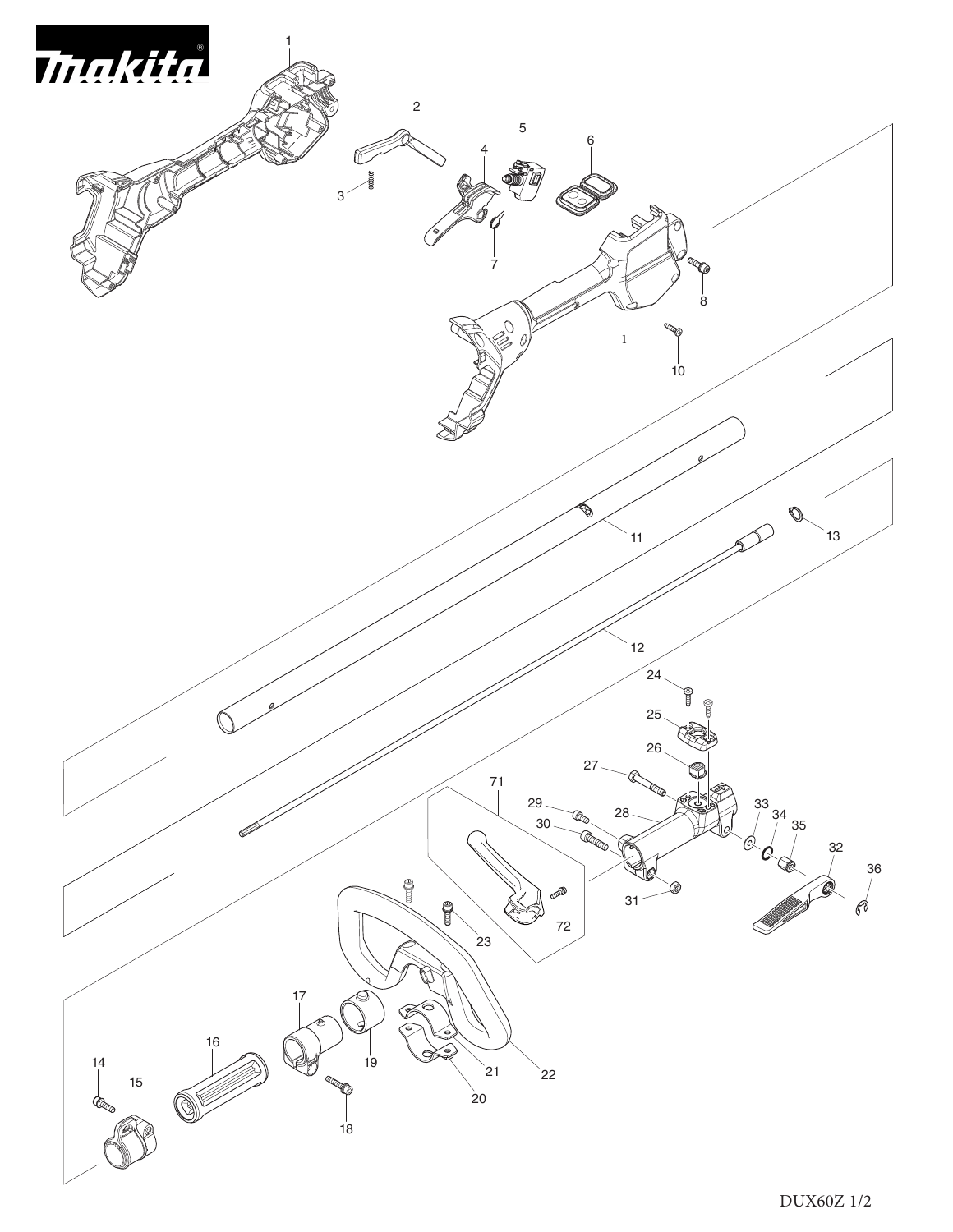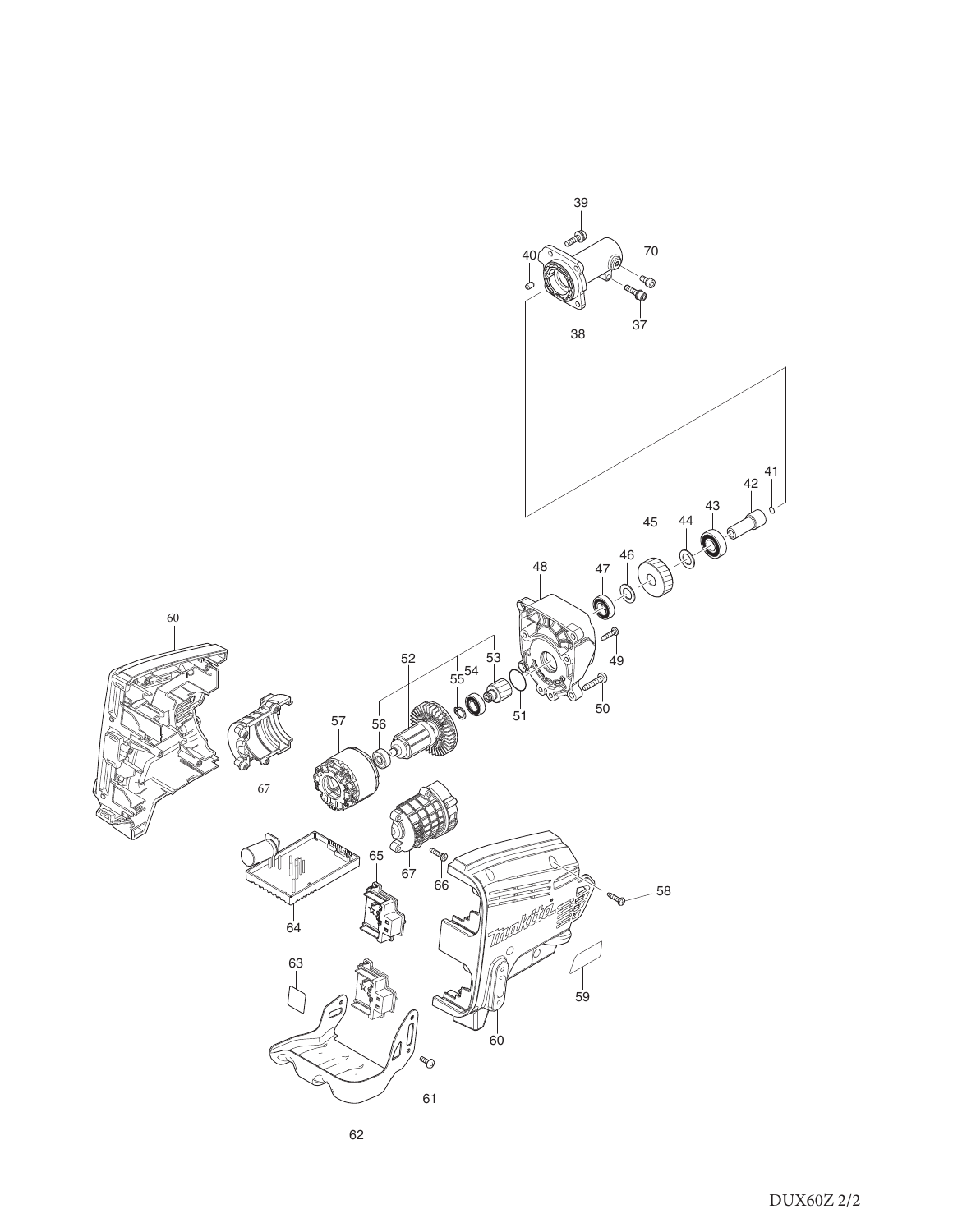| Item No. | <b>Type</b>    | Sub  | Part No. | <b>Description</b>           | Qty            | Unit       |
|----------|----------------|------|----------|------------------------------|----------------|------------|
| 001      |                |      | 183G31-7 | <b>GRIP SET</b>              | 1              | <b>SET</b> |
|          |                | INC. | 931202-6 | HEX. NUT M5                  | 1              | PC.        |
| 002      |                |      | 457773-0 | <b>LOCK OFF LEVER</b>        | 1              | PC.        |
| 003      |                |      | 233101-1 | <b>COMPRESSION SPRING 4</b>  | 1              | PC.        |
| 004      |                |      | 457771-4 | <b>SWITCH LEVER</b>          | 1              | PC.        |
| 005      |                |      | 650709-0 | SWITCH C3JW-1A-P             | 1              | PC.        |
| 006      |                |      | 144570-0 | SUB CONTROLLER COMPLETE      | 1              | PC.        |
| 007      |                |      | 233540-5 | <b>TORSION SPRING 11</b>     | 1              | PC.        |
| 008      |                |      | 922233-6 | HEX SOCKET HEAD BOLT M5X20   | 1              | PC.        |
| 010      |                |      | 266326-2 | <b>TAPPING SCREW 4X18</b>    | 8              | PC.        |
| 011      |                |      | 144839-2 | SHAFT PIPE B COMPLETE        | 1              | PC.        |
|          |                |      | 813M10-4 | <b>CAUTION LABEL</b>         | 1              | PC.        |
|          |                | INC. |          |                              | 1              | PC.        |
| 012      |                |      | 141238-9 | SHAFT B COMPLETE             |                |            |
| 013      |                |      | 961052-5 | <b>RETAINING RING S-12</b>   | 1              | PC.        |
| 014      |                |      | 922233-6 | HEX SOCKET HEAD BOLT M5X20   | 1              | PC.        |
| 015      |                |      | 168478-4 | <b>HANGER</b>                | 1              | PC.        |
|          |                | INC. | 931202-6 | HEX. NUT M5                  | 1              | PC.        |
| 016      |                |      | 451601-1 | SPACER 24                    | 1              | PC.        |
| 017      |                |      | 457269-1 | PIPE HOLDER 24               | 1              | PC.        |
| 018      |                |      | 922244-1 | H.S.H.BOLT M5X25 WITH WG     | 1              | PC.        |
| 019      |                |      | 424942-8 | <b>DAMPER</b>                | 1              | PC.        |
| 020      |                |      | 347114-7 | LOWER CLAMP 35               | 1              | PC.        |
| 021      |                |      | 347113-9 | <b>UPPER CLAMP 35</b>        | 1              | PC.        |
| 022      |                |      | 457772-2 | LOOP HANDLE                  | 1              | PC.        |
|          |                | INC. | 263005-3 | <b>RUBBER PIN 6</b>          | $\mathbf{1}$   | PC.        |
| 023      |                |      | 922233-6 | HEX SOCKET HEAD BOLT M5X20   | $\overline{c}$ | PC.        |
| 024      |                |      | 266034-5 | <b>TAPPING SCREW CT 4X16</b> | $\overline{2}$ | PC.        |
| 025      |                |      | 452840-6 | <b>RELEASE BUTTON COVER</b>  | $\mathbf{1}$   | PC.        |
| 026      |                |      | 452839-1 | <b>RELEASE BUTTON</b>        | 1              | PC.        |
| 027      |                |      | 265596-0 | HEX.BOLT M6X40               | 1              | PC.        |
| 028      | 1              |      | 318750-6 | JOINT 24                     | 1              | PC.        |
|          | $\overline{2}$ |      | 312D49-5 | <b>JOINT 24</b>              | 1              | PC.        |
| 029      |                |      | 922211-6 | HEX. SOCKET HEAD BOLT M5X12  | 1              | PC.        |
| 030      |                |      | 922342-1 | HEX. SOCKET HEAD BOLT M6X25  | 1              | PC.        |
| 031      |                |      | 931302-2 | HEX. NUT M6                  | 1              | PC.        |
|          |                |      |          |                              |                | PC.        |
| 032      |                |      | 272268-0 | LEVER 94                     | 1              |            |
| 033      |                |      | 253332-6 | THIN WASHER 6                | 1              | PC.        |
| 034      |                |      | 213105-9 | O RING 11                    | 1              | PC.        |
| 035      |                |      | 252159-1 | HEX. NUT M6                  | 1              | PC.        |
| 036      |                |      | 961014-3 | STOP RING E-8                | 1              | PC.        |
| 037      |                |      | 922233-6 | HEX SOCKET HEAD BOLT M5X20   | 1              | PC.        |
| 038      | 2              |      | 319919-5 | PIPE BRACKET                 | 1              | PC.        |
| 039      |                |      | 911233-1 | PAN HEAD SCREW M5X20         | 4              | PC.        |
| 040      |                |      | 263002-9 | <b>RUBBER PIN 4</b>          | 1              | PC.        |
| 041      |                |      | 213045-1 | O-RING 6                     | 1              | PC.        |
| 042      |                |      | 325811-5 | SPINDLE HUB                  | 1              | PC.        |
| 043      |                |      | 211148-5 | <b>BALL BEARING 6001ZZ</b>   | 1              | PC.        |
| 044      |                |      | 253744-3 | <b>FLAT WASHER 12</b>        | 1              | PC.        |
| 045      |                |      | 227720-3 | <b>HELICAL GEAR 33</b>       | 1              | PC.        |
| 046      |                |      | 253744-3 | <b>FLAT WASHER 12</b>        | 1              | PC.        |
| 047      | $\overline{2}$ |      | 210260-8 | BALL BEARING 6901ZZ          | 1              | PC.        |
| 048      |                |      | 319608-2 | <b>GEAR BOX</b>              | 1              | PC.        |
| 049      |                |      | 266326-2 | <b>TAPPING SCREW 4X18</b>    | 4              | PC.        |
| 050      |                |      | 266041-8 | <b>TAPPING SCREW 5X25</b>    | 4              | PC.        |
| 051      |                |      | 213961-7 | O RING 22                    | 1              | PC.        |
| 052      | 1              |      | 519447-2 | <b>ROTOR ASS'Y</b>           | 1              | PC.        |
|          |                |      |          |                              |                |            |